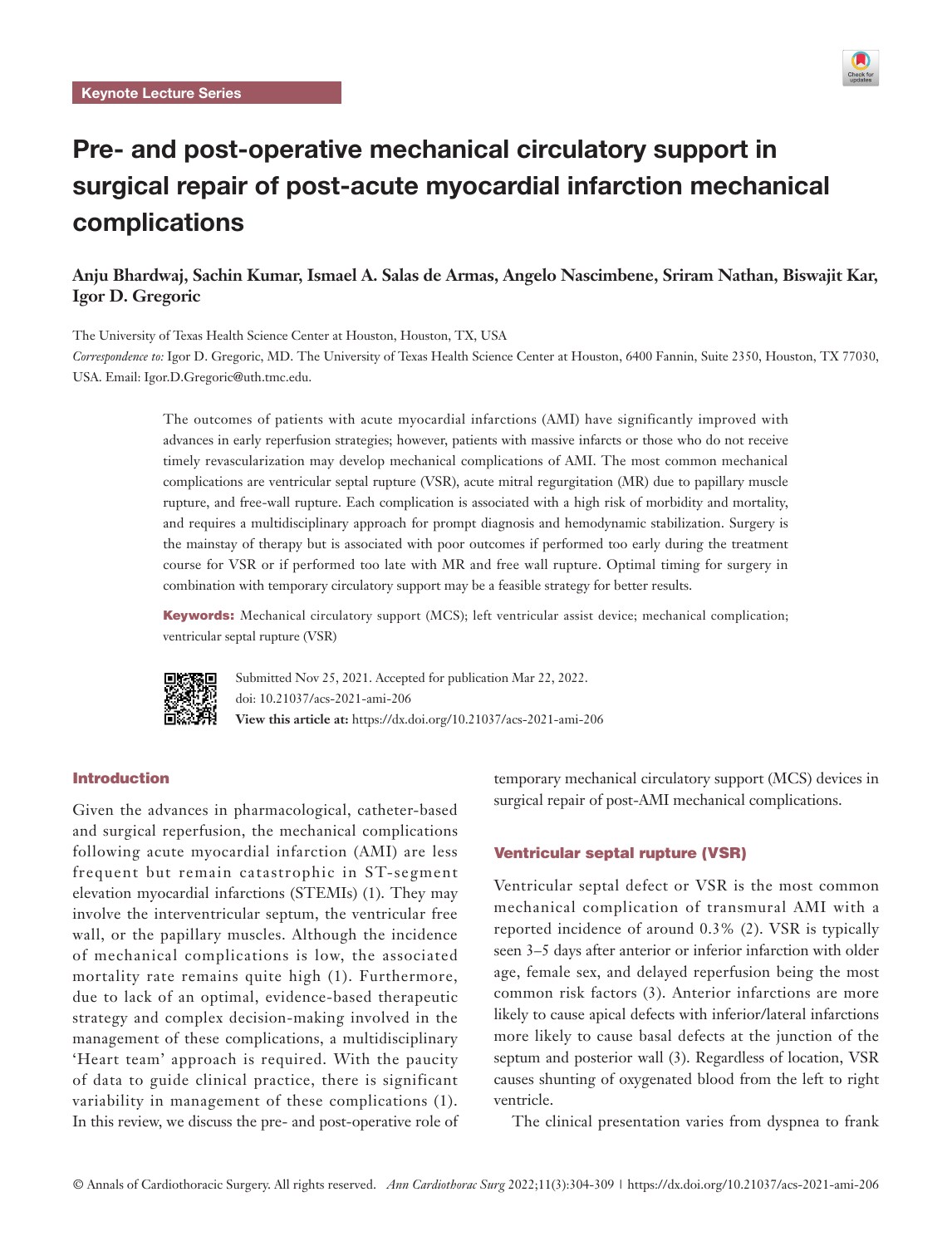circulatory collapse depending on the size of the defect, presence of right ventricular (RV) ischemia or infarction, or RV overload. Despite improving reperfusion strategies and mortality with AMI, the outcome of patients who develop VSR remains poor (3). Initially, classical teaching was immediate surgical repair, however lately, optimal timing of surgical treatment is an ongoing debate and should be discussed amongst the Heart team, including a cardiac surgeon, heart failure cardiologist, interventionalist, and a cardiac intensivist. No clear evidence is available to guide the surgical management of patients who are in cardiogenic shock and a high mortality is associated with all strategies (4). Medical management is tricky as use of inotropes may increase cardiac output and blood pressure but worsens shunt flow, thereby providing no improvement to the hemodynamic profile. Similarly, vasopressors increase blood pressure but worsen shunt flow and decrease systemic perfusion. Use of vasodilators may be precluded by hypotension in these critically ill patients (5). Jeppsson *et al.* reported a high 30-day mortality rate for VSR (51% for posterior and 30% for anterior VSR), which rose to 68% for posterior VSRs operated upon within 48 hours (6). One of the recommended approaches is to place a percutaneous MCS device prior to a delayed surgical or percutaneous intervention (7).

#### **Pre-operative use of MCS**

Different types of MCS devices may have different interactions with the pathophysiology of VSRs, and the ideal MCS configuration should be tailored to the patient to avoid maladaptive changes (8). The intra-aortic balloon pump (IABP) is the most used device that provides mechanical afterload reduction and decreased left-to-right shunt flow, which augments cardiac output (9). This can be utilized routinely, even in hemodynamically stable patients before the onset of RV failure and end-organ damage. Moreover, the rupture sites can expand, and the resulting hemodynamic compromise is rapid and may be fatal (10).

Data suggests that in a substantial group of patients with VSRs, early initiation of veno-arterial extracorporeal membrane oxygenation (V-A ECMO) support may be superior to IABP (11). There are mostly case reports regarding the use of biventricular V-A ECMO support in post-infarct VSR (12,13). ECMO-supported patients should be monitored closely for signs of aortic valve closure, predisposing individuals to aortic root thrombus formation. In addition, patients should be monitored for lack of

improvement or even worsening of left filling pressures, which may warrant use of a mechanical left ventricular (LV) venting strategy (5). Extra caution should be exercised when considering LV venting strategies in patients with VSR, due to the potential risk of right-to-left shunting deoxygenated blood and embolization of necrotic LV debris with the use of an Impella device (Abiomed, Danvers, MA) (1). Per these case reports, ECMO support is continued postoperatively to offload both ventricles and reduce risk of patch dehiscence (12,13).

Theoretically, the presence of an interventricular shunt and a large area of necrosis (frequently involving the apex of the heart) may be considered limitations in the use of peripheral ventricular assist devices (pVADs). However, there are small case series and case reports regarding the use of Impella for post-infarct VSR (14-16). Use of Impella Recover 5.0 in cases of cardiogenic shock due to posterior ventricular septal defect seems to be a feasible and safe way to improve hemodynamics while awaiting surgery (14).

Another pVAD, TandemHeart (LivaNova, London, UK), unloads the failing LV by directing blood from the left atrium to the pump via an inflow cannula that is inserted into the femoral vein and advanced across the interatrial septum into the left atrium. The flow dynamics are similar to surgically implanted axial flow devices that augment endorgan perfusion. In our previously published experience, the TandemHeart pVAD offers additional advantages as it rarely causes hemolysis and poses minimal risk of aspiration of necrotic myocardial debris into the pump (17). Additionally, it does not cause right-to-left shunting since the inflow cannula is placed in the left atrium. *Figure 1* show a surgical repair of VSR on a patient supported with TandemHeart. It can also be used in patients with critical aortic stenosis, left ventricular thrombus, and mechanical aortic valves; it can truly be placed percutaneously. This device can provide additional safety during percutaneous VSR closure where circulatory collapse is a possibility  $(18)$ . Limitations include the need for trans-septal puncture, vascular accessrelated complications, and the associated risk for cannula malposition or dislodgement.

There are case reports of other surgical VADs including intracorporeal continuous-flow axial or centrifugal pumps used for post-infarct VSR as a bridge to transplantation, bridge to recovery, or destination therapy (8,19,20). They are seldom used for first-line pre-operative MCS and are usually considered in refractory cases who have failed VSR repair as a bridge to transplant. Patients who are not responding to percutaneous mechanical support and are not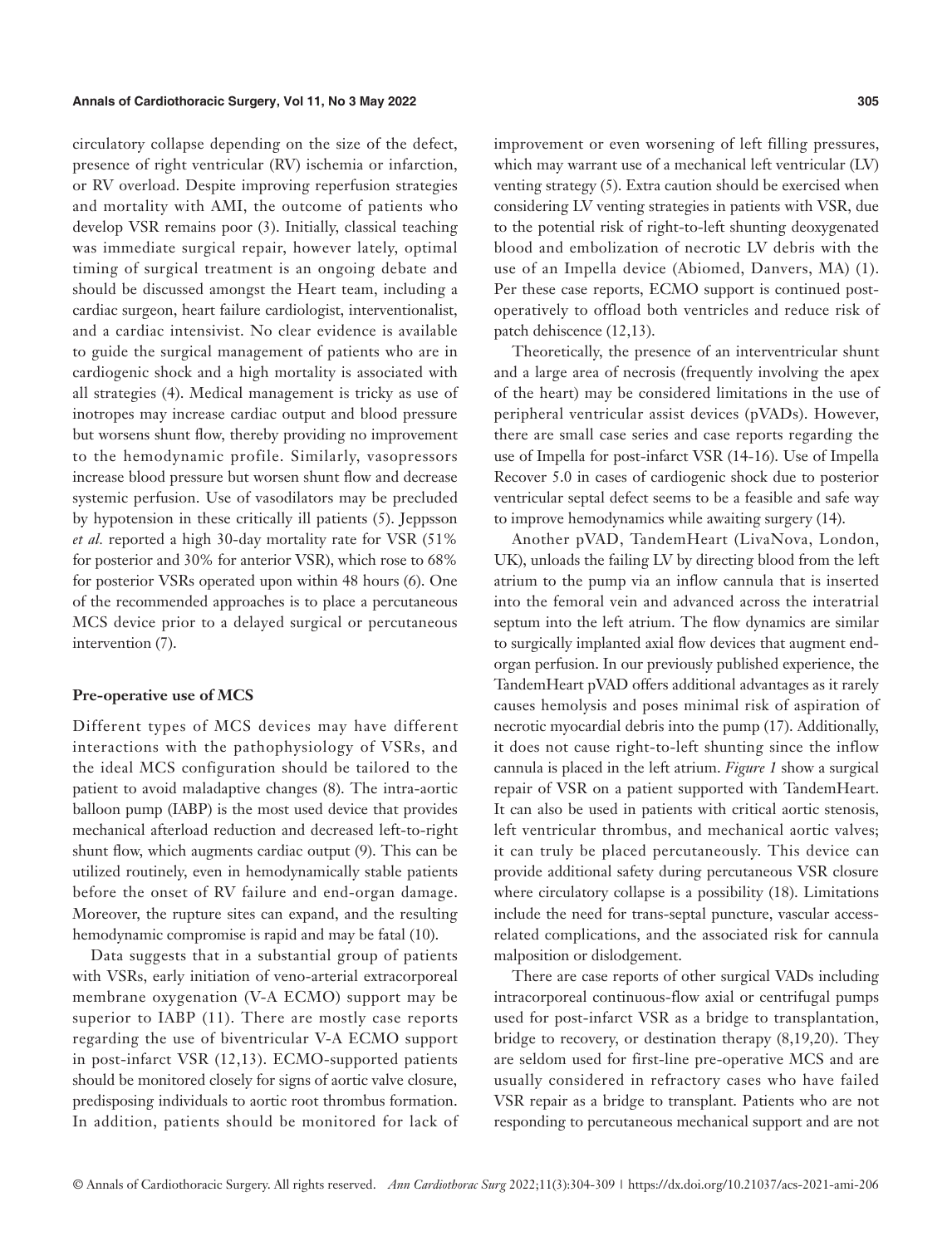

**Figure 1** Visualization of apical ventricular septal rupture (A) and surgical patch repair of ventricular septal rupture on a patient supported with TandemHeart (B).

candidates for surgical repair or percutaneous closure due to size and location of the VSD may be considered for a total artificial heart as a bridge to transplant (21).

Also, percutaneous closure of VSR is a feasible treatment option in carefully selected, high-risk patients and may avoid or delay surgical repair; however, head-to-head comparisons between the two strategies are lacking (22). At the end of the day, the key principle in any intervention post-infarct VSR is to establish adequate circulatory support ensuring end-organ perfusion and allowing the infarcted area and adjacent tissue to obtain some degree of healing fibrotic tissue to ensure suture-line integrity during the repair (23).

#### **Post-operative use of MCS**

Case reports have shown removal of MCS devices at different timings; however, no data favors any duration of support post-operatively. Theoretically, post-operative pVAD support has benefits. First, by unloading the LV, it may help gradual ventricular reconditioning following VSR repair. It also helps prevent recurrent septal defect formation early after surgical repair, thereby decreasing mortality related to recurrence of VSR. Post-operative use of TandemHeart reconditions the RV weakened by left-to-right shunting and reconditions the LV due to low resistance caused by VSD (17).

Other alternatives for patients who are ineligible for traditional VSR patch repair include percutaneous closure, use of mechanical support as bridge to advanced heart failure therapies including heart transplant or total artificial heart, and palliative medical therapy. We propose a simplified algorithm in the management of patients with

post-infarct VSR depending on clinical condition and other factors (*Figure 2*).

#### Mitral regurgitation (MR)

Acute severe MR from papillary muscle rupture (PMR) is characterized by acute pulmonary edema, hemodynamic instability and cardiogenic shock, ultimately leading to multiorgan failure and death. It is a medical, and often surgical emergency. Although incidence has declined in the reperfusion era, the reported in-hospital mortality rate remains high (24). Prompt surgical intervention remains the mainstay of therapy, however studies show that the peri-operative mortality rate of patients undergoing mitral valve surgery for MR ranges from 14.8% to 27% (24). Furthermore, surgical outcomes in patients undergoing surgery with shock physiology are significantly worse, as compared to patients without cardiogenic shock. Medical management and MCS can stabilize patients in the interim (25).

The mitral valve involves two papillary muscles - the anterolateral and posteromedial. Anterolateral PMR is extremely uncommon due to dual arterial blood supply from the left anterior descending artery and the diagonal or marginal branch of the circumflex coronary artery. Posteromedial PMR typically occurs in association with inferior or lateral STEMIs due to single vessel blood supply from the circumflex coronary artery or the right coronary artery, depending on dominance (26,27). PMR can be complete or partial, subsequently influencing the severity of clinical symptoms.

Initial medical care and resuscitation efforts in the cardiac intensive care unit involves respiratory support with non-invasive or invasive mechanical ventilation. However, choosing a vasopressor or an inotropic agent involves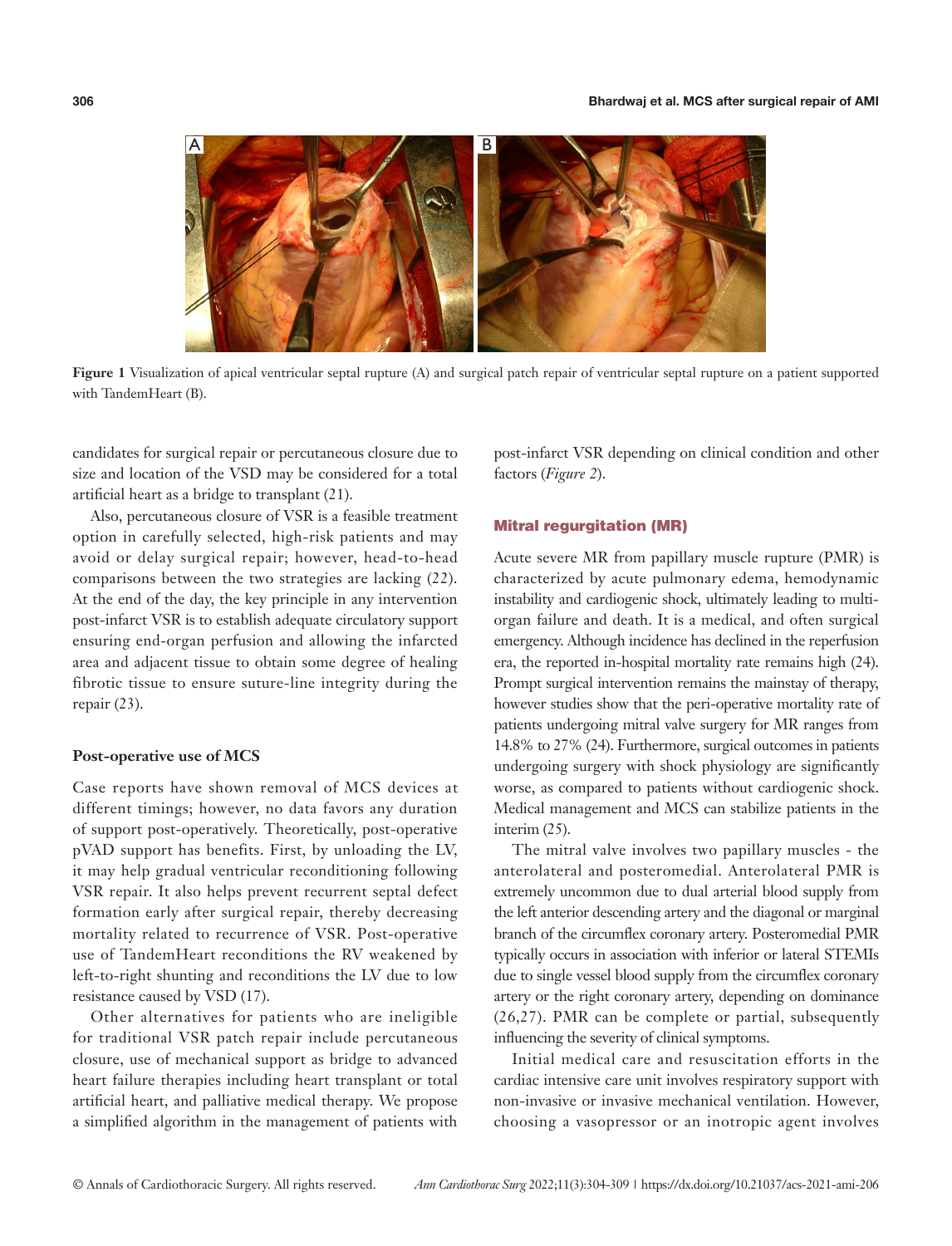

**Figure 2** Algorithm for management of post-acute myocardial infarction ventricular septal rupture. AMI, acute myocardial infarction; VSR, ventricular septal rupture; IABP, intra-aortic balloon pump; perc, percutaneous; TAH, total artificial heart.

careful evaluation of hemodynamics as an increase in either preload or inotropy can increase MR with subsequent worsening of pulmonary edema. Afterload reduction with vasodilators is theoretically ideal but is frequently limited by hypotension in these patients (26).

#### **Pre-operative use of MCS**

The pre-operative stabilization of cardiogenic shock with PMR is complex. Such cases warrant a multi-disciplinary team discussion and initiation of temporary MCS. The implantation of an MCS device can stabilize patients and is generally accepted as the standard of care until urgent surgery can be performed safely. IABP is a widely available device that decreases afterload, thereby decreasing the MR. However, it offers minimal cardiac output augmentation (27,28).

The Impella device offers more robust cardiac output augmentation and directly unloads the LV, which improves oxygenation and hemodynamics as it decreases retrograde flow across the mitral valve (29). ECMO use alone may increase afterload and potentially worsen the MR (30). Ventricular distension is commonly seen in these patients. This is important as it increases the myocyte oxygen consumption and myofibrillar disarrangement, especially in the post-operative state. The TandemHeart device can directly unload the left atrium and potentially offer the best hemodynamic effect in patients with MR. Also, its use with an oxygenator (TH-ECMO) can provide prompt hemodynamic stabilization and resolution of hypoxemia to enable early surgery and increase the odds of a favorable outcome (31).

There are no randomized control trials of MCS use in post-MI-MR; only case reports are available. In these cases, the devices were removed intra-operatively or immediately post-operatively.

#### Free-wall rupture

Post-MI free-wall rupture is an infrequent but lifethreatening complication with an incidence ranging from 0.2% to 7.6% (32). Free-wall ruptures involve (I) an abrupt, slit-like tear associated with acute infarcts within 24 hours; (II) erosion of the infarcted myocardium with a sub-acute presentation; or (III) concomitant aneurysm formation with significant thinning of the septum and subsequent rupture associated with older infarcts (3).

The clinical presentation varies from catastrophic cardiogenic shock, electromechanical dissociation and cardiac arrest, to oozing into the pericardium with hemodynamic instability (33).

There should be a high index of suspicion for freewall rupture in any post-infarction patient with sudden hemodynamic deterioration, warranting an expedited echocardiogram to confirm the diagnosis. Surgery is the only life-saving option in most cases but is associated with >35% inpatient mortality (32,33).

Limited data suggests that delayed MCS has the poorest prognosis, so prompt resuscitation is strongly recommended (34). Reports discuss the use of IABP for circulatory support but it has a very limited role, if any (33). There are reports of emergent ECMO placement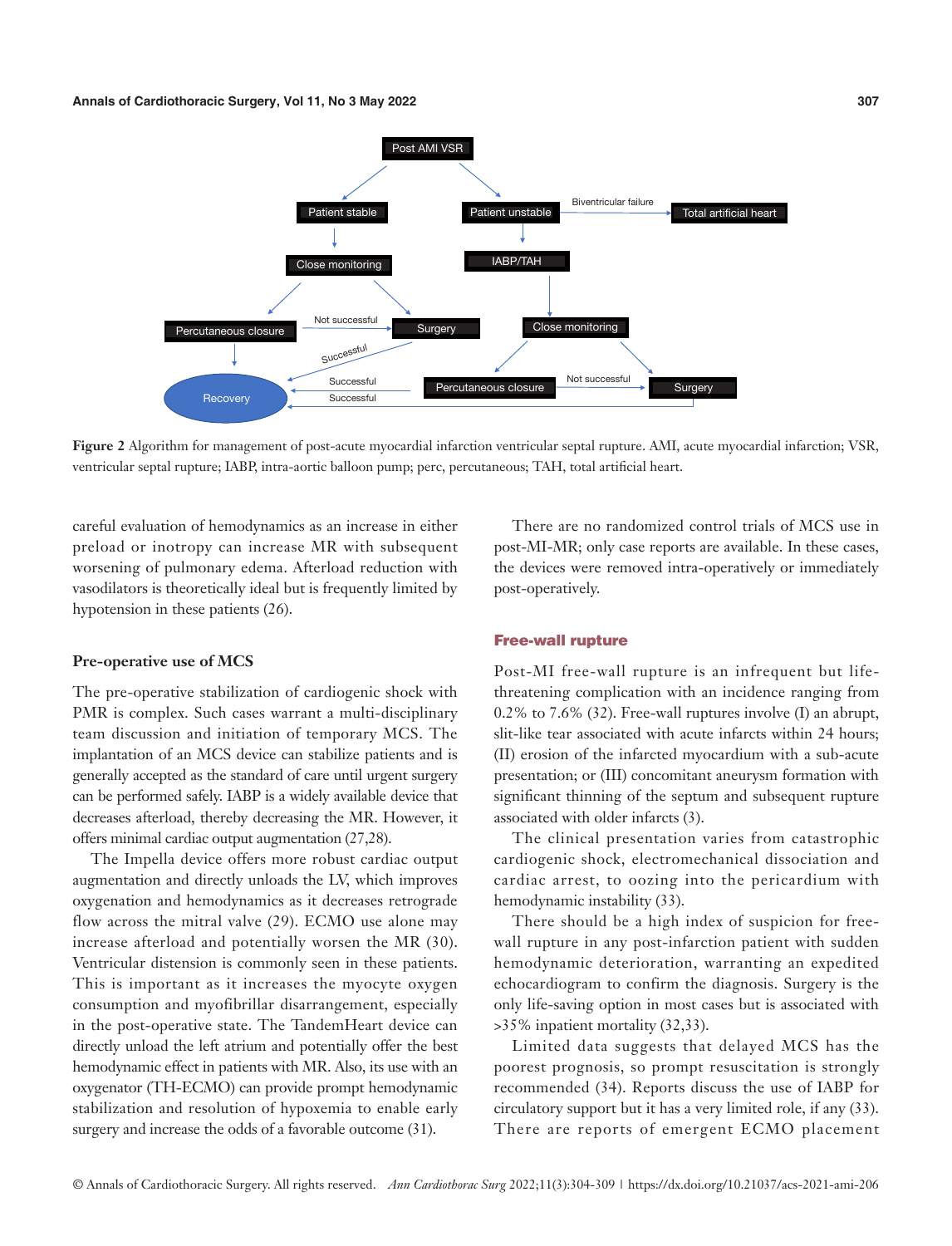in patients with cardiogenic shock related to cardiac tamponade but poor venous return related to tamponade may impede the ECMO flows (32).

Post-operatively, the use of IABP and other MCS devices can reduce intra-cavitary pressure of the LV, increase coronary blood flow, and limit the development of low output state (33). MCS using VADs can wean patients from cardiopulmonary bypass after surgical closure of the LV free-wall rupture and provide LV decompression. However, we need more data to better evaluate the efficacy and safety of mechanical devices in the setting of post-infarction free wall rupture.

#### Conclusions

Post-infarction mechanical complications are associated with hemodynamic instability and characterized by a peculiar pathophysiology and hemodynamic profile. There is evidence, albeit limited, regarding the benefit of hemodynamic stabilization prior to attempting permanent repair. Achieving hemodynamic stabilization in critical patients delays surgical repair. This delay is associated with improved outcomes, particularly in VSR, and contributes to improved survival post-surgery. Furthermore, each MCS device has a different mechanism, and the ideal MCS configuration should be identified as per patient characteristics and hemodynamic profiling. Given the limited data, we need more advanced, dedicated studies to better clarify the role of MCS as a bridge to definitive surgical repair in these patients.

#### Acknowledgments

The authors thank Drs. Jessica Moody and Michelle Gehring for editorial support. *Funding:* None.

#### Footnote

*Conflicts of Interest:* The authors have no conflicts of interest to declare.

*Open Access Statement:* This is an Open Access article distributed in accordance with the Creative Commons Attribution-NonCommercial-NoDerivs 4.0 International License (CC BY-NC-ND 4.0), which permits the noncommercial replication and distribution of the article with the strict proviso that no changes or edits are made and the original work is properly cited (including links to both the

formal publication through the relevant DOI and the license). See: [https://creativecommons.org/licenses/by-nc-nd/4.0/.](https://creativecommons.org/licenses/by-nc-nd/4.0/)

#### **References**

- 1. Damluji AA, van Diepen S, Katz JN, et al. Mechanical Complications of Acute Myocardial Infarction: A Scientific Statement From the American Heart Association. Circulation 2021;144:e16-35.
- 2. Elbadawi A, Elgendy IY, Mahmoud K, et al. Temporal Trends and Outcomes of Mechanical Complications in Patients With Acute Myocardial Infarction. JACC Cardiovasc Interv 2019;12:1825-36.
- 3. Jones BM, Kapadia SR, Smedira NG, et al. Ventricular septal rupture complicating acute myocardial infarction: a contemporary review. Eur Heart J 2014;35:2060-8.
- 4. Papalexopoulou N, Young CP, Attia RQ. What is the best timing of surgery in patients with post-infarct ventricular septal rupture? Interact Cardiovasc Thorac Surg 2013;16:193-6.
- 5. Pahuja M, Schrage B, Westermann D, et al. Hemodynamic Effects of Mechanical Circulatory Support Devices in Ventricular Septal Defect. Circ Heart Fail 2019;12:e005981.
- 6. Jeppsson A, Liden H, Johnsson P, et al. Surgical repair of post infarction ventricular septal defects: a national experience. Eur J Cardiothorac Surg 2005;27:216-21.
- 7. Arnaoutakis GJ, Zhao Y, George TJ, et al. Surgical repair of ventricular septal defect after myocardial infarction: outcomes from the Society of Thoracic Surgeons National Database. Ann Thorac Surg 2012;94:436-43; discussion 443-4.
- 8. Ronco D, Matteucci M, Ravaux JM, et al. Mechanical Circulatory Support as a Bridge to Definitive Treatment in Post-Infarction Ventricular Septal Rupture. JACC Cardiovasc Interv 2021;14:1053-66.
- 9. Singh V, Rodriguez AP, Bhatt P, et al. Ventricular Septal Defect Complicating ST-Elevation Myocardial Infarctions: A Call for Action. Am J Med 2017;130:863.e1-863.e12.
- 10. Thiele H, Lauer B, Hambrecht R, et al. Short- and longterm hemodynamic effects of intra-aortic balloon support in ventricular septal defect complicating acute myocardial infarction. Am J Cardiol 2003;92:450-4.
- 11. Rob D, Špunda R, Lindner J, et al. A rationale for early extracorporeal membrane oxygenation in patients with postinfarction ventricular septal rupture complicated by cardiogenic shock. Eur J Heart Fail 2017;19 Suppl 2:97-103.
- 12. Rohn V, Spacek M, Belohlavek J, et al. Cardiogenic shock